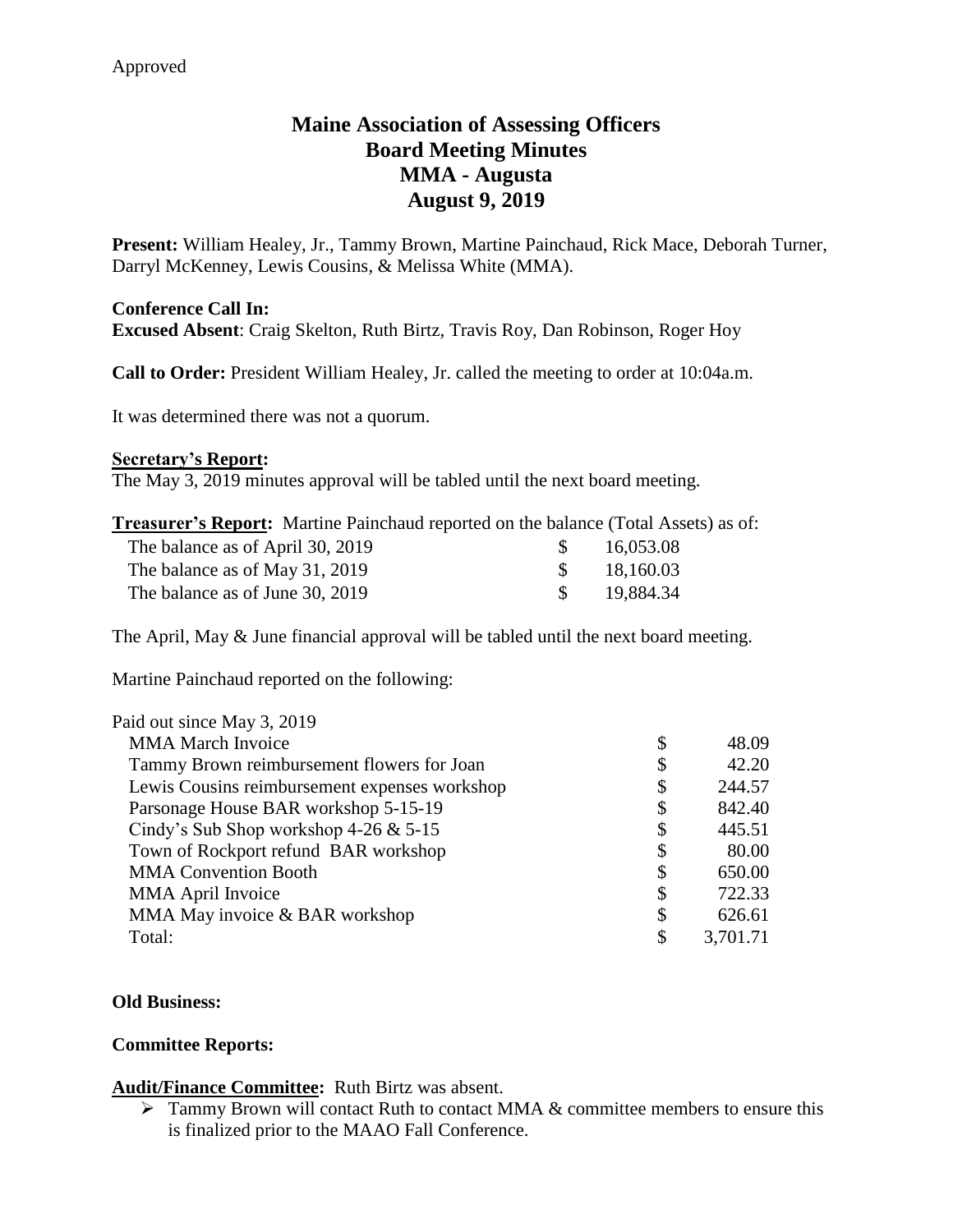**Award & Scholarship Committee:** Rick Mace reported on the following:

 $\triangleright$  MAAO has received & approved one scholarship for Lillian Smith from Hermon. Tammy Brown has contacted her.

**Calendar/Advertisers Committee:** Lewis Cousins reported on the following:

 $\triangleright$  Lewis is beginning to work on the calendars for next year.

**Conference Committee:** Tammy Brown reported on the following for the 2019 Conference:

- $\triangleright$  There are three vendors CAI technologies, Spillers Graphics and Vision Government Solutions.
- $\triangleright$  There are currently 81 attendees registered for the conference.
- $\triangleright$  Bill Healey noted he has contacted some previous vendors to encourage them to register for the upcoming conference. TRIO has indicated they will not be attending and the group discussed reaching back out with them.
- $\triangleright$  Give-a-ways discussion. There are some hats, cups and pens leftover but not enough for all attendees. The group discussed approximately spending \$1000.00 and also getting 50 hats, navy, grey and pink. Tammy brown will send out an email to the board regarding exactly what will be purchased for give-a-ways.
- $\triangleright$  Brief discussion of hospitality room items, no soda will be needed.
- $\triangleright$  Brief discussion of the program booklet and other draft items that MMA is currently working on and will send to Tammy to review soon.

**Distance Leaning Committee:** Travis Roy was absent.

**Education Committee:** Bill Healey, Jr. reported on the following:

- MAAO is co-sponsoring a TIF presentation at the MMA Convention
- $\triangleright$  Discussion of basic excel class

**Ethics Committee:** Travis Roy & Craig Skelton were absent.

**Executive Board**: Ruth Birtz was absent.

**Historian Committee:** Darryl McKenney reported on the following:

 $\triangleright$  Showed an old photo of the gas station he assessed when he first began as an assessor in Waldoboro.

**Legislative Committee:** Darryl McKenney reported on the following:

- $\triangleright$  Homestead will be increased to \$25,000.00.
- $\triangleright$  Brief discussion of solar exemption, the bill is currently out.
- $\triangleright$  Brief discussion of the Veterans bill.

**Membership Committee:** Roger Hoy was absent. Tammy Brown reported on the following: